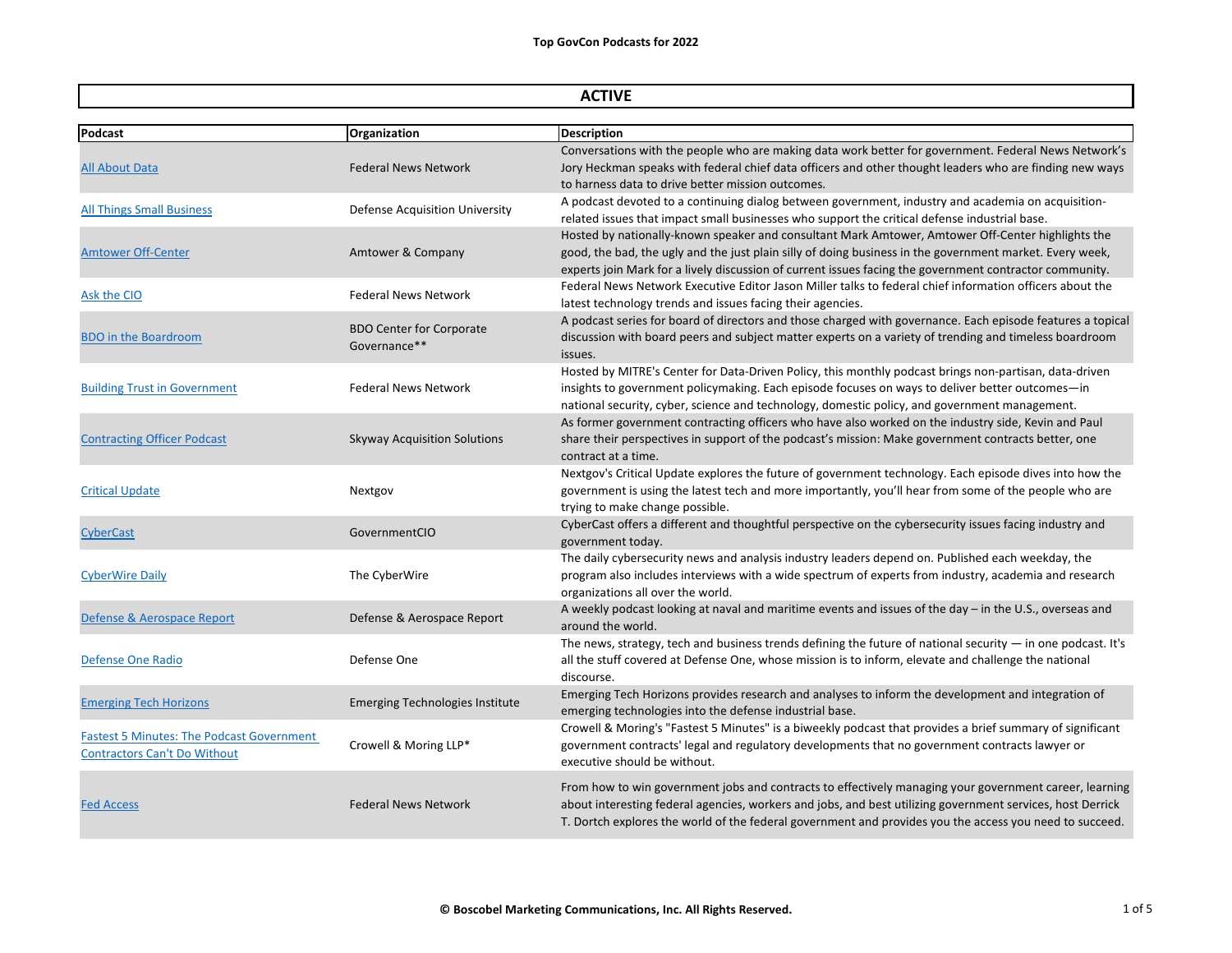## **Top GovCon Podcasts for 2022**

| <b>Federal Drive with Tom Temin</b>           | <b>Federal News Network</b>          | Tom Temin interviews federal executives and government contractors who provide analysis and insight on<br>the many critical issues facing the executive branch.                                                                                                                                                                                                                 |
|-----------------------------------------------|--------------------------------------|---------------------------------------------------------------------------------------------------------------------------------------------------------------------------------------------------------------------------------------------------------------------------------------------------------------------------------------------------------------------------------|
| <b>Federal Executive Forum</b>                | <b>Federal News Network</b>          | The Federal Executive Forum teams leaders in the government market to provide best-of-breed thought<br>leadership media programs that deliver access to the government market, develop a high level of<br>mindshare, and strengthen brands.                                                                                                                                     |
| <b>Federal Insights</b>                       | <b>Federal News Network</b>          | If you're a federal employee or contractor, Federal Insights is the news source for you by covering the<br>latest technology, management, defense, contracting, policy, pay and benefits issues.                                                                                                                                                                                |
| <b>Federal Newscast</b>                       | <b>Federal News Network</b>          | Daily reports on the most critical issues for executive branch leadership.                                                                                                                                                                                                                                                                                                      |
| <b>Federal Publications Seminars Podcasts</b> | <b>Federal Publications Seminars</b> | This podcast informs listeners on the legal, regulatory and compliance challenges in government<br>contracting as well as contract proposals, pricing and changes.                                                                                                                                                                                                              |
| <b>Federal Tech Talk</b>                      | <b>Federal News Network</b>          | Federal Tech Talk looks at the world of high technology in the federal government. Host John Gilroy of The<br>Oakmont Group speaks the language of federal CISOs, CIOs and CTOs, and gets into the specifics for<br>government IT systems integrators. John covers the latest government initiatives and technology news for<br>federal IT managers and government contractors. |
| <b>FedHeads</b>                               | <b>Government Matters</b>            | FedHeads are Robert Shea and Francis Rose, who love to talk about the arcana of government<br>management and the people who are trying to make it better.                                                                                                                                                                                                                       |
| <b>FEDtalk</b>                                | Shaw Bransford & Roth*               | FED talk explores current issues of importance to federal employees and those interested in the federal<br>sector. From federal agencies to Capitol Hill, FEDtalk brings in experts from across the federal community<br>to bring listeners inside the issues.                                                                                                                  |
| FedUpward                                     | FedUpward                            | A podcast where federal civil servants can find inspiration, motivation and practical tips to survive the<br>bureaucracy.                                                                                                                                                                                                                                                       |
| <b>Game Changers for Government</b>           | <b>RSM Federal</b>                   | Game Changers was designed BY government contractors FOR government contractors. The focus of every<br>episode is to give listeners a new tip, trick or strategy that will help them find and win more contracts.                                                                                                                                                               |
| <b>Gov Actually</b>                           | FedScoop Radio                       | The podcast that explores how the federal government actually works. The show discusses the operations<br>and management elements that really drive the federal government but are too often left out of the<br>conversation buried by headlines married to the political horse race.                                                                                           |
| <b>GovCast</b>                                | GovernmentCIO                        | GovCast tells the personal stories of the government and industry leaders transforming the public sector,<br>and the bits and pieces typically not covered by federal IT publications. Shares the untold stories about<br>how these influencers got to where they are, their passions in and outside of technology and the<br>roadblocks they've conquered.                     |
| <b>GovCon DIFFERENT</b>                       | <b>GovCon DIFFERENT</b>              | Think TED Talks, but in the federal space. Ideas from the outside applied to GovCon to drive change.<br>Different perspectives, different ideas, different solutions. GovCon DIFFERENT invites the world experts to<br>take a crack at GovCon problems to break down what they know into something you should.                                                                  |
| <b>GovCon Giants Podcast</b>                  | <b>GovCon Giants</b>                 | The podcast GovCon Giants is dedicated to showcasing the scalability of growing a business harnessing the<br>power of federal dollars. This podcast interviews small firms, large firms, past and current contract officials,<br>government agencies and their representatives all in the name of helping the small business get a leg up in<br>the industry.                   |
| <b>Government Contracting Podcast</b>         | Cherry Bekaert**                     | Cherry Bekaert's Government Contracting podcast features discussions on trends, compliance matters and<br>best practices to guide you forward.                                                                                                                                                                                                                                  |
| <b>Government Contractors Coffee Break</b>    | Reed Smith*                          | This podcast series highlights developments that really matter to government contractors and<br>procurement professionals. Rather than discuss complex legal nuances, they aim to provide practical<br>insight and tips about emerging topics that are of interest to businesses and others in the contracting<br>industry.                                                     |
|                                               |                                      |                                                                                                                                                                                                                                                                                                                                                                                 |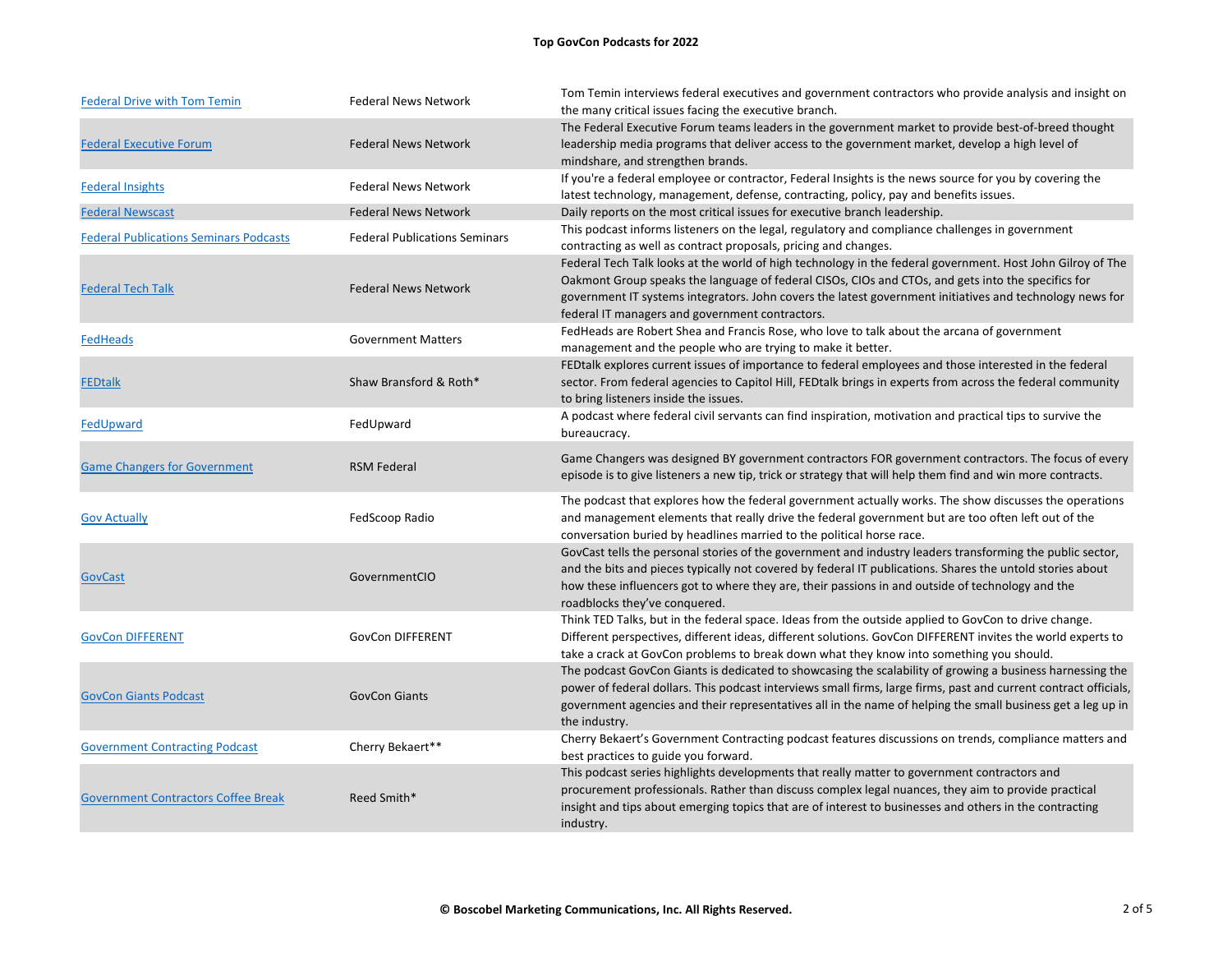| <b>Government Matters Podcast</b>                                       | <b>Government Matters</b>                   | The Government Matters podcast is an audio version of the television show, which features in-depth<br>interviews with top government and industry leaders about news relevant to the federal government and<br>contracting marketplace.                                                                                                                                                                                           |
|-------------------------------------------------------------------------|---------------------------------------------|-----------------------------------------------------------------------------------------------------------------------------------------------------------------------------------------------------------------------------------------------------------------------------------------------------------------------------------------------------------------------------------------------------------------------------------|
| <b>Growth Masters Federal</b>                                           | Scale2Market                                | Lively discussions among thought leaders across the country on how to survive and thrive in the federal<br>marketplace through excellence in business development management practices.                                                                                                                                                                                                                                           |
| GrowthCast                                                              | DHG**                                       | In this ever-changing world, DHG's GrowthCast provides insights and thought-provoking conversations on<br>topics and trends that address growth opportunities and challenges in the current and future marketplace                                                                                                                                                                                                                |
| <b>HealthCast</b>                                                       | GovernmentCIO                               | HealthCast brings a clinical perspective to some of the most pressing issues in health IT, including<br>electronic health record modernization, claims processing, health care delivery, medical devices, patient<br>privacy, data management and more. Senior clinicians, administrators, project managers and other IT<br>professionals delve into various efforts that bridge technology and health in the federal government. |
| <b>Innovation in Government</b>                                         | <b>Federal News Network</b>                 | Learn from industry experts who enable innovation and make government more responsive and secure by<br>advancing key technologies. Innovation in Government examines a wide range of topics and evaluates<br>their payoff.                                                                                                                                                                                                        |
| Leaders & Legends                                                       | <b>Federal News Network</b>                 | Interviews with leaders who have left their mark on government and a lasting imprint on the nation. Hear<br>what goes on behind the scenes in the nation's capital and why working for the federal government is so<br>unique.                                                                                                                                                                                                    |
| Let's Talk About IT                                                     | FedScoop Radio                              | Let's Talk About IT explores the most pressing topics in federal IT in-depth, including modernization,<br>cybersecurity, data management, emerging technologies and more. During these engaging conversations,<br>top experts from across the government technology community join the FedScoop team for a look into<br>how they are navigating various trends and challenges.                                                    |
| <b>Modern Government</b>                                                | <b>Federal News Network</b>                 | Federal technology, business and program leaders discuss how they are rethinking and redesigning<br>operating models, systems, processes and people to increase mission delivery, responsiveness and<br>agencies' capabilities.                                                                                                                                                                                                   |
| <b>National Defense</b>                                                 | <b>National Defense</b>                     | National Defense is a podcast on military technology and defense industry trends, from the articles of<br>National Defense Magazine.                                                                                                                                                                                                                                                                                              |
| Off the Shelf                                                           | The Coalition for Government<br>Procurement | Hosted by Roger Waldron of the Coalition for Government Procurement, Off the Shelf interviews federal<br>contracting experts from both inside and outside of government on the issues that matter most.                                                                                                                                                                                                                           |
| On DOD                                                                  | <b>Federal News Network</b>                 | Federal News Network Defense Reporter Jared Serbu speaks one-on-one and in-depth with the people<br>responsible for managing the inner workings of the federal government's largest department, and those<br>who know it best.                                                                                                                                                                                                    |
| <b>Open Source Report</b>                                               | The Cipher Brief                            | Get a daily rundown of the top global open source national security stories and previews of the exclusive<br>content available on The Cipher Brief.                                                                                                                                                                                                                                                                               |
| <b>Project 38 Podcast</b>                                               | <b>Washington Technology</b>                | Project 38 is a podcast series that explores what is driving change in the federal market and how<br>contractors need to prepare for what the market will look like in 2038.                                                                                                                                                                                                                                                      |
| <b>PwC's Accounting Podcast</b>                                         | PwC**                                       | A podcast series featuring PwC specialists discussing today's most compelling accounting and financial<br>reporting issues. From LIBOR rate replacement to quarter close updates to lease impairment, each episod<br>tackles a single topic and provides listeners with key takeaways to stay informed on these important<br>matters.                                                                                             |
| <b>Small Business Success Tips</b>                                      | <b>GovCon Chamber of Commerce</b>           | Host Neil McDonnell, president of the GovCon Chamber of Commerce, brings together leading experts in<br>federal government contracting in order to help small businesses grow as government contractors.                                                                                                                                                                                                                          |
| <b>Tackling Government Challenges through Science</b><br>and Technology | <b>Federal News Network</b>                 | Noblis and Federal News Network present an exclusive look into how federal defense, civilian and intel<br>agencies overcome various hurdles through innovation in science and technology.                                                                                                                                                                                                                                         |

hich features in-depth he federal government and

ccounting and financial re impairment, each episode d on these important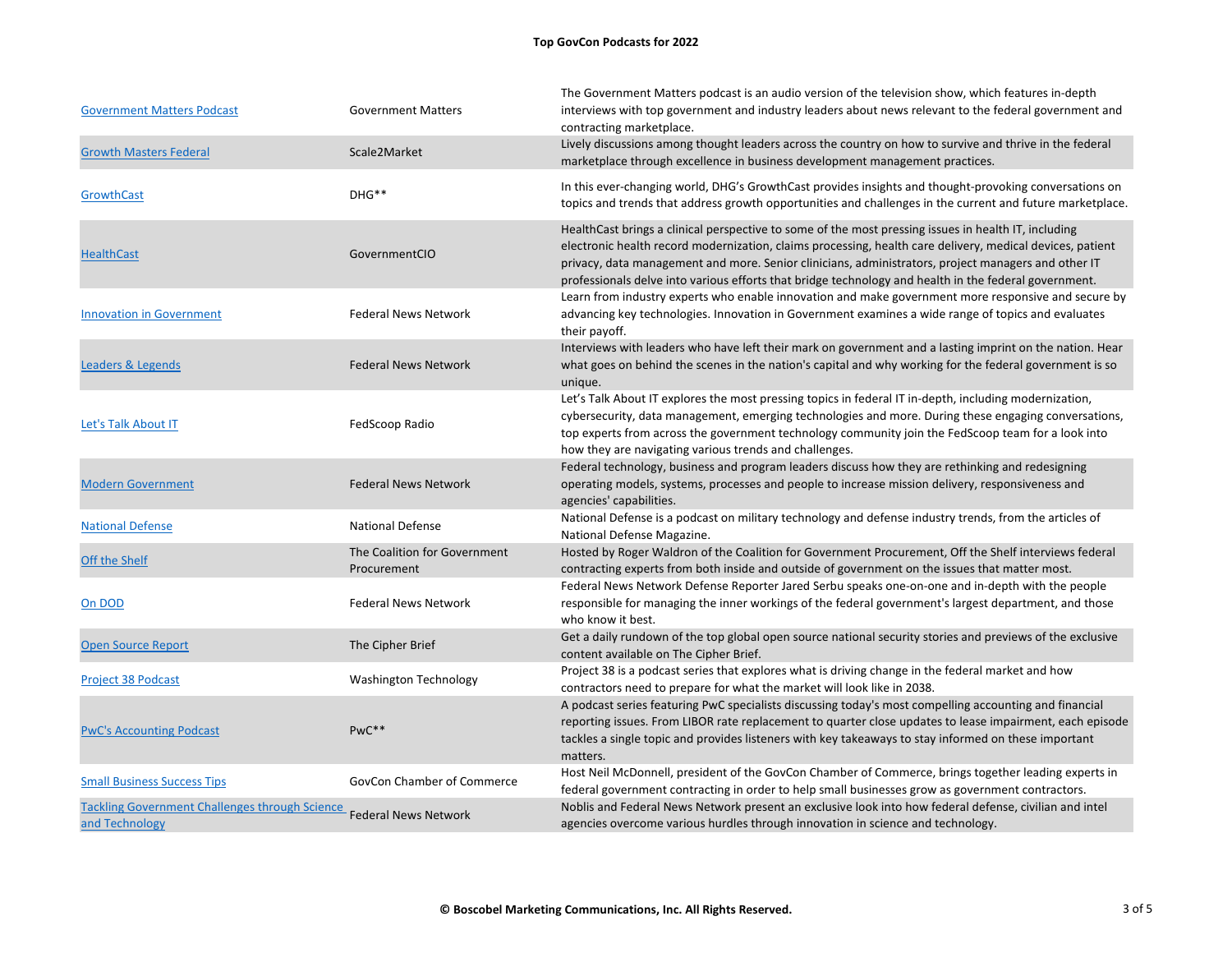| The Business of Government Hour | <b>Federal News Network</b>            | The Business of Government Hour, hosted by Michael J. Keegan, features conversations with government<br>executives and thought leaders who are changing the way government does business. The show explores<br>topics such as leadership, management, technology, innovation, public service, as well as the mission of<br>government in the 21st century. |
|---------------------------------|----------------------------------------|------------------------------------------------------------------------------------------------------------------------------------------------------------------------------------------------------------------------------------------------------------------------------------------------------------------------------------------------------------|
| <b>The Daily Scoop</b>          | FedScoop Radio                         | Each weekday afternoon, Francis Rose discusses the latest news and trends facing government leaders on<br>such topics as technology, management and workforce. The program will explore headlines of the day as<br>well as in-depth discussions with top executives in both government and industry.                                                       |
| <b>The Government Huddle</b>    | <b>Government Marketing University</b> | A deep dive into all things government marketers need to know about today, tomorrow and beyond.<br>Podcast is accessible via paid membership only.                                                                                                                                                                                                         |
| The GovExec Daily Podcast       | GovExec                                | GovExec Daily is a new podcast that will address the top stories for the day ahead. Hosts talk to<br>newsmakers, GovExec reporters and experts on the topics integral to a federal audience.                                                                                                                                                               |
| The Space Hour                  | <b>Federal News Network</b>            | A deep look at the commercial space industry from both the public and private sector. We discuss topics<br>pertaining to the aerospace community with current and former members of the federal government,<br>academics with in-depth knowledge, along with industry leaders, all of whom are paving the way to<br>advance the U.S. space field.          |
| <b>WWC Global</b>               | <b>WWC Global</b>                      | Lauren Weiner and Donna Huneycutt provide straight-forward advice on the wild world of government<br>contracting.                                                                                                                                                                                                                                          |

| <b>INACTIVE</b>                         |                             |                                                                                                                                                                                                                                                                                               |
|-----------------------------------------|-----------------------------|-----------------------------------------------------------------------------------------------------------------------------------------------------------------------------------------------------------------------------------------------------------------------------------------------|
|                                         |                             |                                                                                                                                                                                                                                                                                               |
| Ask the CIO: SLED Edition               | <b>Federal News Network</b> | John Thomas Flynn, former chief information officer in California and Massachusetts, and former presid<br>of the National Association of State CIOs, features conversations with state and local CIOs, CISOs, progra<br>leadership and elected officials, plus the IT vendor community.       |
| <b>Cyber Chat with Sean Kelley</b>      | <b>Federal News Network</b> | Cyber Chat with Sean Kelley is a monthly show featuring interviews with experts in IT and information<br>security discussing the latest trends and hottest cyber topics and challenges impacting the federal<br>community.                                                                    |
| <b>DevCast</b>                          | Dev Technology Group, Inc.  | DevCast, hosted by John Janek, is a show where team members meet to discuss technology topics and t<br>technical details of implementing IT systems for the federal government. They also have occasional cult<br>discussions on relevant topics or things of interest to their team members. |
| <b>Every Side of Cyber</b>              | <b>Federal News Network</b> | The Every Side of Cyber series takes an in-depth look at key cyber challenges facing both the public and<br>private sector.                                                                                                                                                                   |
| <b>Fed Talks: A Baker Tilly Podcast</b> | Baker Tilly**               | Fed Talks is a series of audio episodes featuring current topics and issues in government contracting,<br>offering thoughtful, bite-sized insights with rotating guests from inside and outside Baker Tilly.                                                                                  |
| <b>GovCon Live!</b>                     | PilieroMazza*               | A podcast that talks about gaining a competitive advantage through a deeper understanding of the law.                                                                                                                                                                                         |
| <b>IT Innovation Insider</b>            | <b>Federal News Network</b> | The IT Innovation Insider is a monthly show focused on the emerging technologies and trends that are<br>moving federal agencies toward a more secure and modernized future.                                                                                                                   |
| <b>Keys to Winning Podcast</b>          | Key Solutions Inc.          | Keys to Winning is a podcast that shares practical advice for GovCon professionals from industry experts<br>Topics cover federal contracting, proposals, capture and more. Hosted by Raymond Thibodeaux of Key<br>Solutions, Inc.                                                             |

John Thomas Flynner chief information and Talifornia and Talifornia and Talifornia and  $\overline{a}$ I local CIOs, CISOs, program

s technology topics and the also have occasional culture